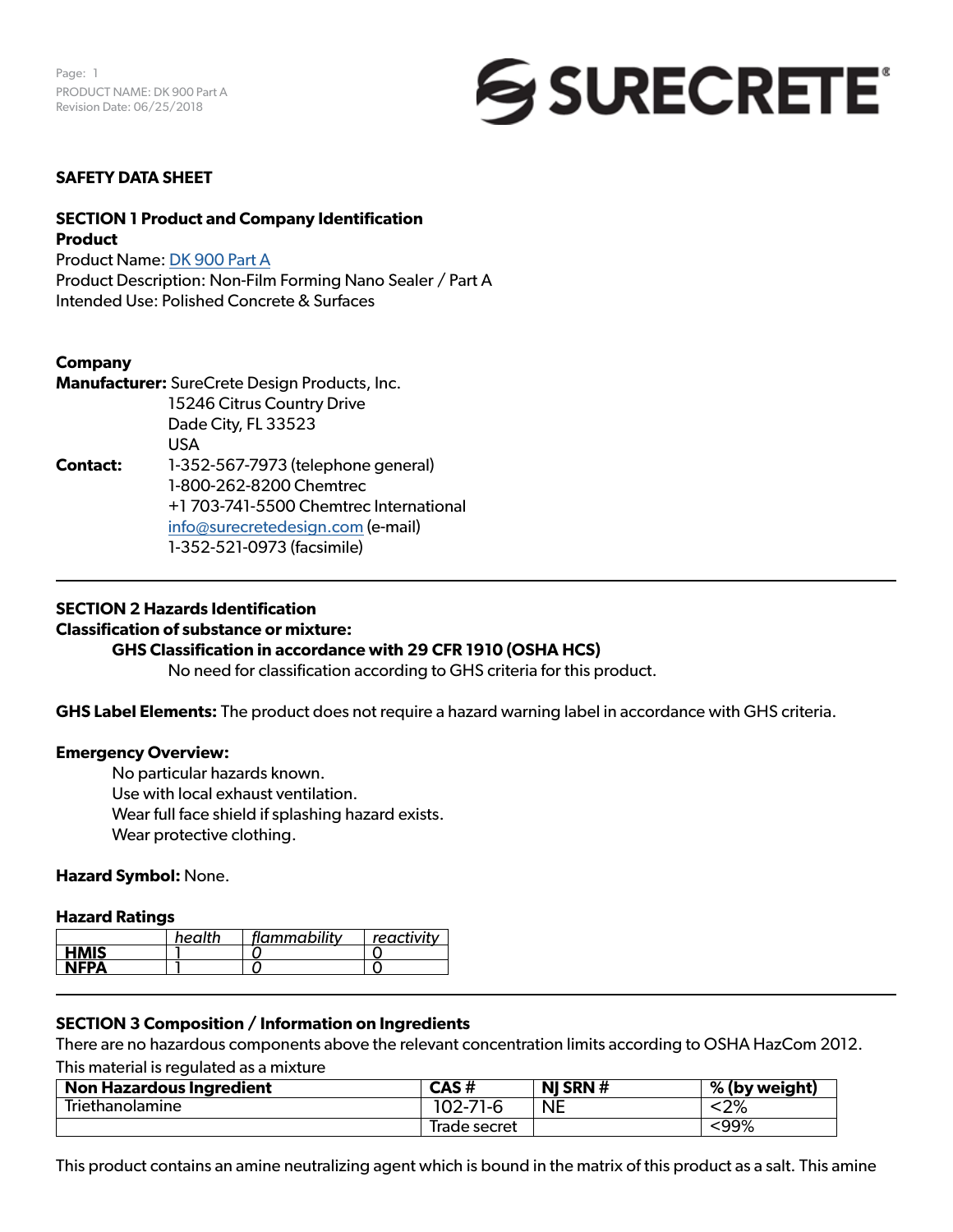

salt is considered essentially unreactive at room temperature. Generation of amine vapors is expected when this product is processed (heated) during the drying/hardening of the coating. \*The exact percentage of composition has been withheld as a trade secret.

#### **SECTION 4 First Aid Measures**

**General advice:** Remove contaminated clothing.

**If inhaled:** Remove the affected individual into fresh air and keep the person calm. Seek medical attention.

**If on skin:** Wash thoroughly with soap and water. If irritation develops, seek medical attention.

**If in eyes:** Wash affected eyes for at least 15 minutes under running water with eyelids held open. If irritation develops, seek medical attention.

**If swallowed:** Rinse mouth and then drink plenty of water. Do not induce vomiting. Seek medical attention if necessary.

**Most important symptoms and effects, both acute and delayed:** No significant reaction of the human body to the product known.

**Note to physician:** Treat according to symptoms (decontamination, vital functions), no known specific antidote.

#### **SECTION 5 Fire Fighting Measures Appropriate Extinguishing Media:** Foam, CO2, Dry chemical, water spray or fog.

**Fire Fighting Instructions:** Firefighters should use standard protective equipment and in enclosed spaces, selfcontained breathing apparatus (SCBA). Use water spray to cool fire exposed surfaces and to protect personnel. Contaminated extinguishing water must be disposed of in accordance with official regulations.

**Unusual Fire Hazards:** Harmful vapors. Evolution of fumes/fog. The substances/groups of substances mentioned can be released in case of fire.

**Hazardous Combustion Products:** Carbon dioxide (CO<sub>2</sub>), carbon monoxide (CO), oxides of nitrogen (NOx), dense black smoke, Isocyanate, Isocyanic Acid and other undetermined compounds. Hydrogen cyanide.

# **SECTION 6 Accidental Release Measures Personal Precautions, Protective Equipment, Emergency Procedures:** Use personal protective clothing.

#### **Methods and Materials for Containment and Clean-up**

S*mall Spills:* Pick up with absorbent material (e.g. sand, sawdust, general-purpose binder). Dispose of absorbed material in accordance with regulations. *Large Spills:* Pump off product.

**Environmental precautions:** Do not discharge into drains/surface waters/groundwater.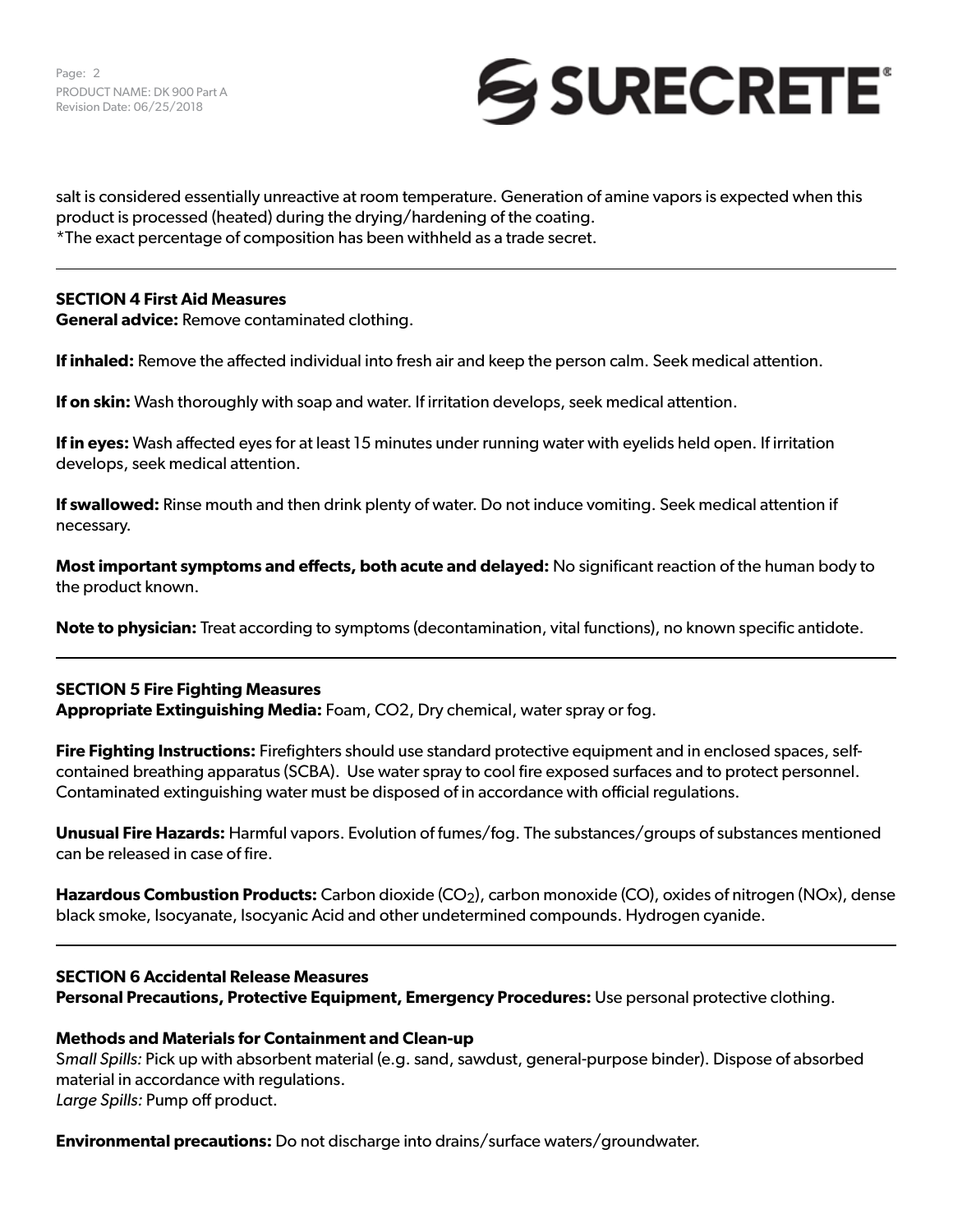Page: 3 PRODUCT NAME: DK 900 Part A Revision Date: 06/25/2018



#### **SECTION 7 Handling and Storage**

**Handling/Storage Precautions:** Handle in accordance with good industrial hygiene and safety practices. Wash thoroughly after handling. Keep container closed when not in use. Avoid breathing dust, vapor, or mist. Avoid contact with eyes. Avoid contact with skin or clothing. Protect from freezing. Store between 5°C (41°F) and 35°C (95°F). Avoid water reactive substances, acids, strong alkalis.

#### **SECTION 8 Exposure Control / Personal Protection Industrial Hygiene/Ventilation Measures**

General dilution and local exhaust as necessary to control airborne vapors, mists, dusts and thermal decomposition products below appropriate airborne concentration standards/guidelines. Thermal processing operations should be ventilated to control gases and fumes given off during processing. Curing ovens must be ventilated to prevent the buildup of explosive atmospheres and to prevent off gases from entering the work place.

#### **Exposure Limits:**

| Component                  | Value / Source |                        |         |
|----------------------------|----------------|------------------------|---------|
| Triethanolamine (102-71-6) | ' TWA          | $15 \,\mathrm{mg/m^3}$ | ' ACGIH |

#### **Personal protective equipment**

**Respiratory protection:** Wear respiratory protection if ventilation is inadequate. Respiratory protection in case of vapor/aerosol release.

**Hand protection:** Chemical resistant protective gloves

**Eye protection:** Chemical safety goggles or safety glasses with side-shields.

**Skin protection:** Permeation resistant clothing, gloves, long-sleeved shirt, and pants

**General safety and hygiene measures:** Wear protective clothing as necessary to minimize contact. Handle in accordance with good industrial hygiene and safety practice. Eye wash fountains and safety showers must be easily accessible.

# **SECTION 9 Physical and Chemical Properties**

#### **General**

Appearance: Milky liquid. Physical state: Liquid. Form: Liquid. Color: Milky. Odor: Mild, acrylic like Odor threshold: Not available.

#### **Safety Data**

pH: Not available. Freezing point: 32°F (0°C) Initial boiling point: 212°F (100 °C)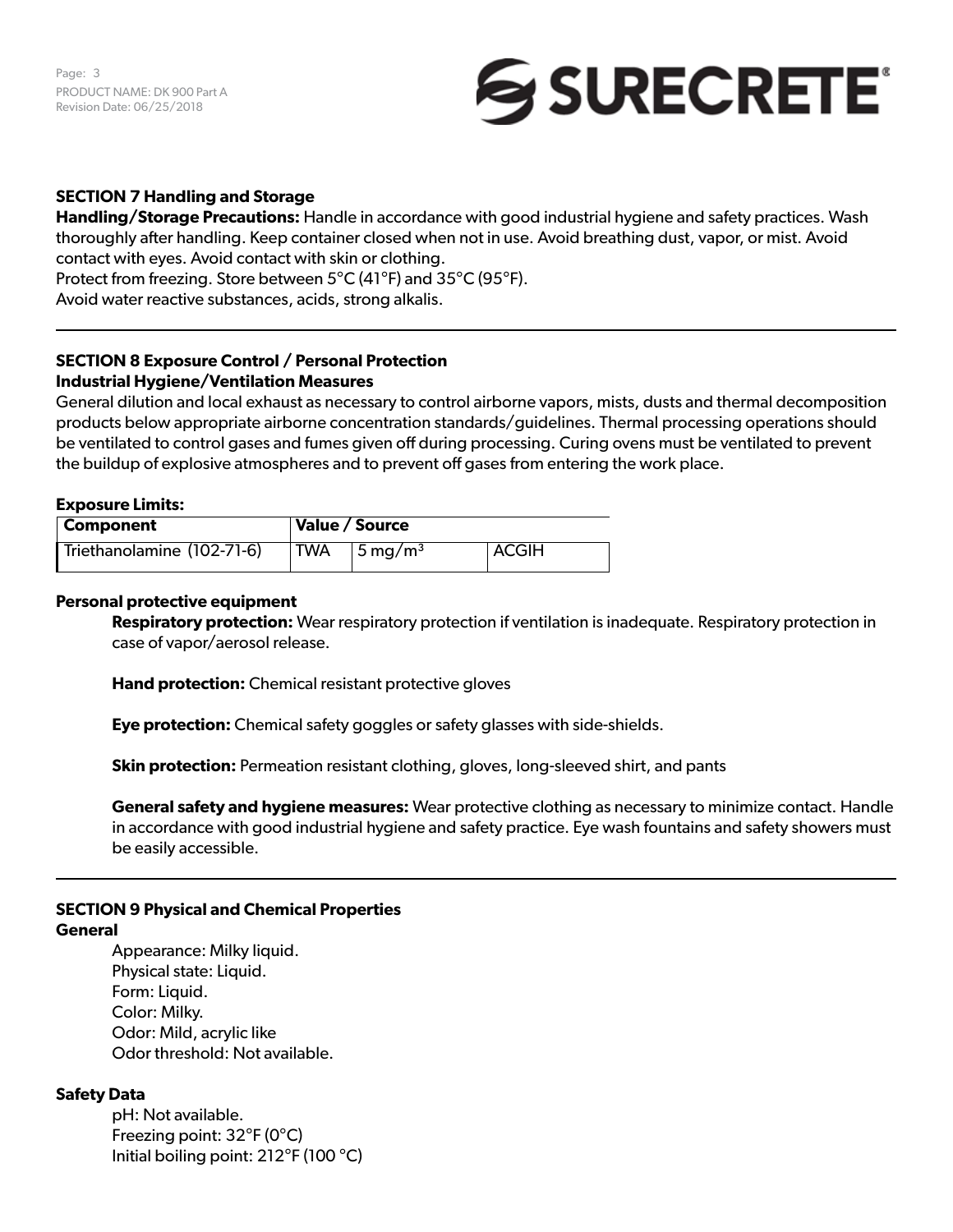

Flash point: No flashpoint measurement made up to boiling point. Evaporation rate: Not available. Flammability: Not flammable. Flammability limit – Not applicable. Flammability limit – Not applicable. Explosive limit - Not applicable. Vapor pressure: Not available. Vapor density Relative density: Not available. Solubility (water): Soluble. Partition coefficient: Not available. Auto-ignition temperature: Not applicable. Decomposition temperature: Stable up to boiling point. Viscosity Not available. VOC: <100g/L.

# **SECTION 10 Stability and Reactivity**

**Stability:** Stable under normal conditions.

**Reactivity:** No hazardous reactions if stored and handled as prescribed/indicated.

**Conditions to avoid:** Avoid extreme heat. Avoid freezing.

**Materials to avoid:** Water reactives, acids, strong alkalis, isocyanates.

**Hazardous decomposition products:** By fire and thermal decomposition: Carbon dioxide (CO<sub>2</sub>), carbon monoxide (CO), oxides of nitrogen (NOx), dense black smoke, Isocyanate, Isocyanic Acid and other undetermined compounds. Hydrogen cyanide.

#### **SECTION 11 Toxicological Information Route of Exposure:**

Skin contact Eye contact Ingestion Inhalation

#### **Health Effects and Symptoms**

**Acute:** Not expected to cause adverse health effects. **Chronic:** Not expected to cause adverse health effects.

# **Toxicity Data**

**Acute Oral Toxicity:** LD50 = >5000 mg/kg (rat) from studies of a comparable product.

**Skin Irritation:** Rabbit, non-irritant from toxicological studies of a comparable product.

**Eye Irritation:** Rabbit, slight irritant from toxicological studies of a comparable product.

**Mutagenicity:** No indications of mutagenic effects from toxicological studies of a comparable product.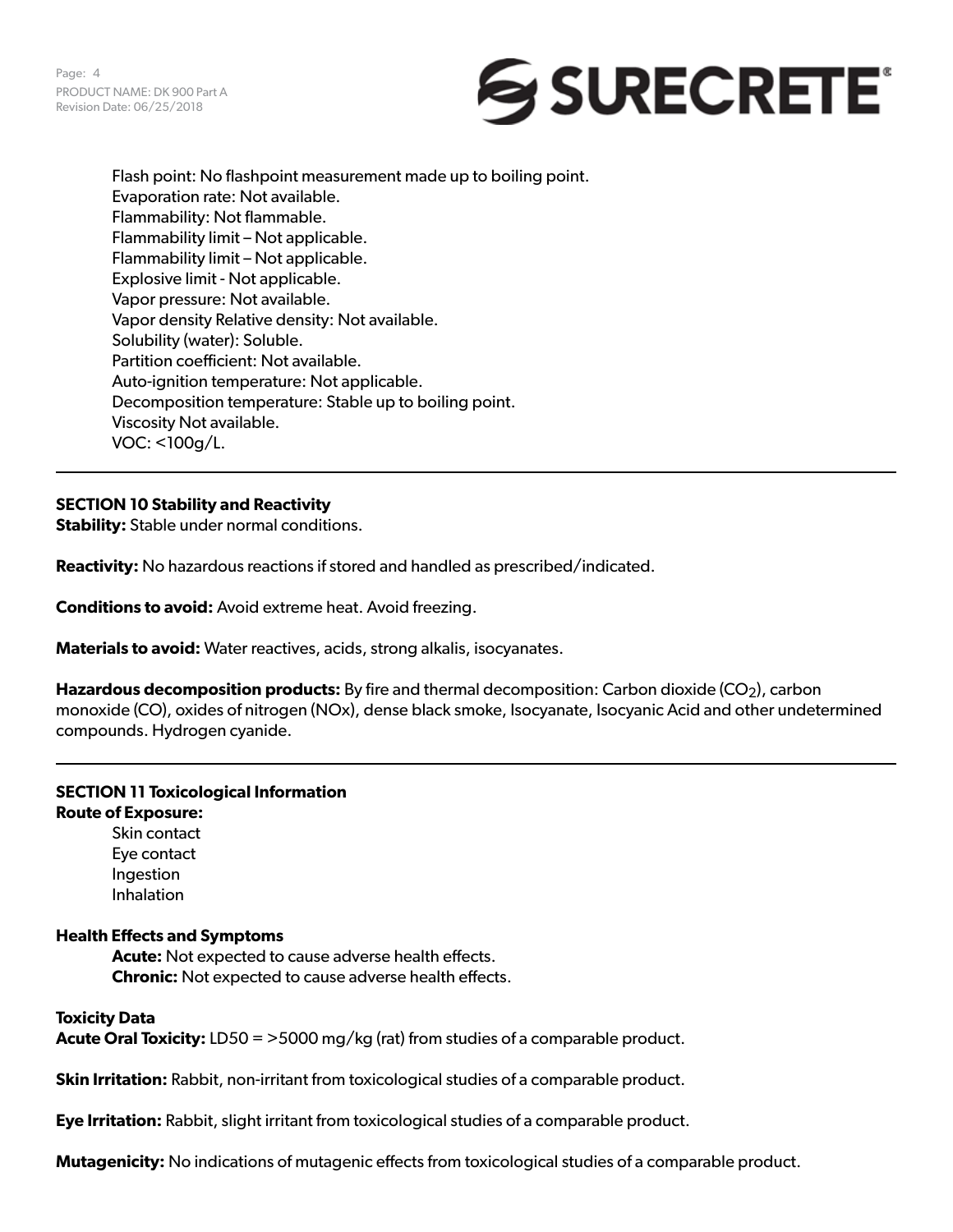Page: 5 PRODUCT NAME: DK 900 Part A Revision Date: 06/25/2018



# **Carcinogenicity:** No carcinogenic substances as defined by IARC, NTP, and/or OSHA nformation on likely routes of exposure

#### **SECTION 12 Ecological Information Eco toxicity**

| <b>Chemical Name</b> | l Tvpe          | <b>Species</b>             |        | $ $ LC / EC 50 (mg/L) $ $ Exposure (Method) |
|----------------------|-----------------|----------------------------|--------|---------------------------------------------|
| Similar product      | Fish            | Danio rerio (Zebra fish)   | >100   | 96 h                                        |
| Similar product      | Invertebrates   | Daphnia magna (water flea) | 70.7   | 48 h                                        |
| Similar product      | Micro-organisms | Activated sludge           | >10000 |                                             |

**Biodegradation:** not readily degradable

## **SECTION 13 Disposal Considerations**

**Waste disposal of substance:** Dispose in accordance with all applicable regulations. It is the waste generator's responsibility to determine if a particular waste is hazardous under RCRA.

**Container disposal:** Dispose of in a licensed facility. Recommend crushing, puncturing or other means to prevent unauthorized use of used containers.

#### **Section 14 Transport Information**

**DOT:** This product is not regulated for transport. **ARD/RID:** This product is not regulated for transport. **IMDG:** This product is not regulated for transport. **IATA:** This product is not regulated for transport.

# **SECTION 15 Regulatory Information**

## **US federal regulations:**

**US Toxic Substance Control Act (TSCA):** Listed on TSCA inventory.

**US EPA CERCLA Hazardous Substances (40 CFR 302) Component:** None.

**Superfund Amendments and Reauthorization Act of 1986 (SARA) SARA 302 Extremely hazardous substance:** None **SARA 311/312 Hazardous chemical:** Non-hazardous **SARA 313 (TRI reporting):** This material does not contain any chemical components with known CAS numbers that exceed the threshold reporting levels.

#### **US State Regulations**

#### **US. Massachusetts RTK - Substance List:**

Polyacrylate resin Trimethanolamine (CAS 102-71-6)

# **US. New Jersey Worker and Community Right-to-Know Act:**